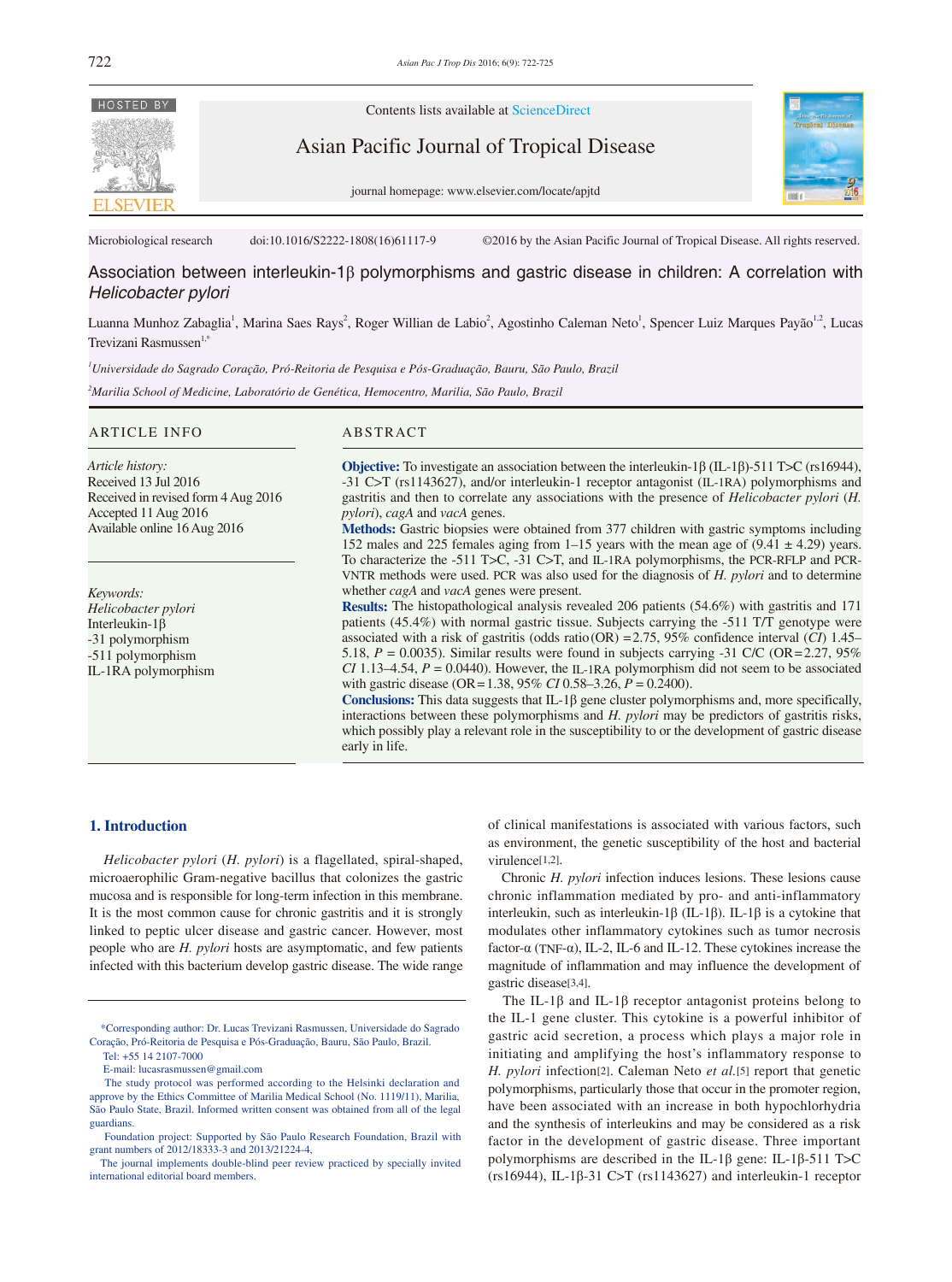antagonist (IL-1RA)[6-8].

 El-Omar *et al.*[6] were the first to report that the IL-1β-511T+/-, -31C+ and IL-1RA 2/2 genotypes were associated with an increased risk of gastric cancer among Scottish and Polish populations. Recently, several studies have tried to associate -511TT and -31CC genotypes with the development of hypochlorhydria and gastric atrophy in response to *H. pylori* infection. According to these studies, these genotypes may increase the production of IL-1β, thus leading to intense inflammation, gastric atrophy, tissue damage, hypochlorhydria and gastric cancer[3,7-9].

 Varied frequencies of these polymorphisms across populations, the presence of concomitant *H. pylori* infection, and different genetic pathways for the development of different clinical outcomes are some of the factors that can confuse the true contribution of these polymorphisms to gastric disease[10,11]. Furthermore, the pathogenicity of *H. pylori* increases when the infecting strain expresses the *cagA* gene, which codes for the cagA immunogenic protein. This protein plays a role in the activation of the nuclear factor kappa-B and the production of IL-1 and IL-8. *H. pylori* also expresses the most virulent genotype of vacuolating cytotoxin *vacA*, a gene frequently found in patients with peptic ulcers and gastric cancer[3,12,13].

 As mentioned previously, immune response may be considered as a key event in the pathogenic process that leads to gastric disease. Therefore, this study investigated the association between the IL-1β polymorphisms (511 C>T, 31 T>C and IL-1RA) and gastritis and correlated these polymorphisms with the presence of *H. pylori*, the *cagA* gene, and the *vacA* gene in symptomatic children.

#### **2. Materials and methods**

### *2.1. Patient and study protocol*

 The research was carried out in accordance with the Declaration of Helsinki (revised in 1989) and approved by the Ethics Committee of Marilia Medical School (No. 1119/11), located in Marilia, São Paulo State, Brazil. The research protocol was properly explained to the study population's legal guardians, and all of the legal guardians signed an informed consent form.

 The study population consisted of 377 children (152 males and 225 females) aging from 1 to 15 years with a mean age of  $(9.41 \pm$ 4.29) years. All of the patients had gastric symptoms and received an endoscopy between January 2005 and January 2010 at the Department of Gastroenterology at Marilia Medical School.

 Two biopsies were obtained from the antrum of each patient. The first was used for the histology, while the second was used for molecular analysis. The biopsies used in the histological examination were fixed in formalin and were then stained with hematoxylin and eosin and Giemsa. Gastritis was characterized based on the Sydney System. The control group consisted of patients with normal gastric tissue without damage or infiltrated inflammation.

 Patients that had undergone treatment via antimicrobial therapy and/or had received treatment via proton pump inhibitors and/or had used non-steroidal antiinflammatory drugs in the three months prior to the endoscopy were excluded from the study.

## *2.2. DNA extraction and genotyping of Il-1*β *polymorphisms*

 DNA was extracted from the gastric biopsies according to the protocol established by the Qiagen Kit QIAamp® DNA Mini Kit (cat No. 51304).

 PCR was used for genotyping, followed by an enzyme treatment (restriction fragment length polymorphism) for the -31 T>C and -511

C>T polymorphisms. The IL-1RA gene was analyzed in fragments containing varying numbers of identical tandem repeats with 86 bp tandem repeats, and it was amplified by PCR.

 For the characterization of the -31 T>C and -511 C>T polymorphisms, amplification was performed using both the primers and the amplification conditions reported by Caleman Neto *et al.*[5]. Amplified fragments of 240 and 189 bp were used. The amplicons of the -31 T>C and -511 C>T polymorphisms were treated with AluI and AvaI restriction enzymes (Fermentas, USA), respectively.

 In the case of IL-1RA, only the PCR was performed, and the PCR products were visualized: amplicons of 410 bp (allele 1, four repeats of the 86 bp region), 240 bp (allele 2, two repeats), 500 bp (allele 3, five repeats), 325 bp (allele 4, three repeats) and 595 bp (allele 5, six repeats)[5].

 All fragments were visualized in 2% agarose gel, stained with ethidium bromide and analyzed using an Alpha Imager 2200 (Alpha Innotech Corporation™).

#### *2.3. H. pylori, cagA and vacA detection*

 *H. pylori*, *cagA*, and *vacA* detection was performed by PCR. For the diagnosis of *H. pylori*, a 150-bp fragment from the 16s rRNA gene was amplified to evaluate the *cagA* and *vacA* genes, and the protocol described by Pereira *et al.*[14] was used. All fragments were visualized in 2% agarose gel, stained with ethidium bromide and analyzed using an Alpha Imager 2200 (Alpha Innotech Corporation™).

### *2.4. Statistical analysis*

 The Hardy–Weinberg equilibrium was analyzed using the *Chi*square test. Odds ratios (ORs) and 95% confidence intervals (*CI*s) were calculated using multiple logistic regression, which was adjusted for the presence of *H. pylori, cagA*, and *vacA* genes. Linkage disequilibrium between each polymorphism was measured using D'. Statistical analysis was performed in the SNPstats program. Statistical significance was accepted as *P* < 0.05.

#### **3. Results**

 Genotype and allele frequencies were presented in Table 1. The 1/3 and 1/4 alleles of IL-1RA were excluded from the analysis because of the small sample number with these genotypes. The minor allele frequencies of the -511 C>T, -31 T>C, and IL-1RA polymorphisms were 0.47, 0.47 and 0.22, respectively. When all of the patients were considered, only the -511 C>T polymorphism was found to be within the Hardy-Weinberg equilibrium. According to the SNPstats software, the -511 C>T and -31 T>C polymorphisms were found to be in linkage disequilibrium (D' = 0.7153), as was -31 T>C and IL-1RA (D' = 0.3385), as well as -511 C>T and IL-1RA (D' = 0.3554). *H. pylori* was detected in 102 (27.0%) samples; 86 (84.3%) of these patients had gastritis and 16 (15.7%) had normal gastric epithelium.

 To analyze the association between polymorphisms and gastritis, four models (codominant, dominant, recessive, and log-additive) were used. All of them were adjusted for the presence of *H. pylori*. Table 1 shows that -511 C>T and -31 T>C genotypes and alleles were found to be associated with an increased risk of gastritis.

 The T/T genotype and the T allele of the IL-1β-511 C>T polymorphism appeared more frequently and were both associated with an increased risk of gastritis. The C/C genotype and the C allele of the IL-1β-31 T>C polymorphism were found to be associated with gastritis as well. The IL-1RA polymorphism, however, did not seem to be associated with gastric disease (Table 1).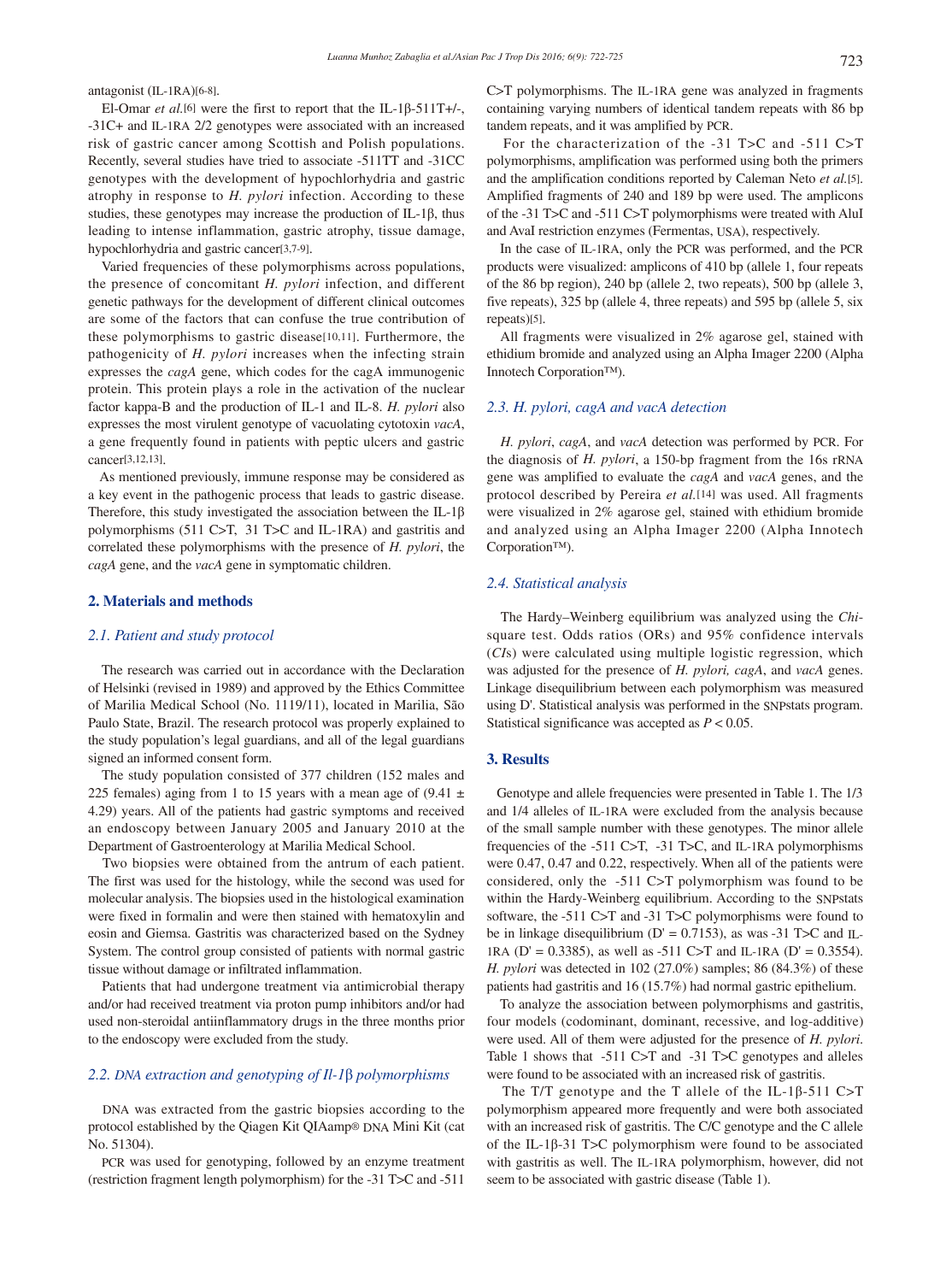# **Table 1**

Genotypes and allele frequencies plus an analysis of the IL-1β polymorphisms in the gastritis group and the control group.

| Polymorphism             |                | Genotype/allele Control [n (%)] | Gastritis [n (%)]   | $\overline{P}$     |
|--------------------------|----------------|---------------------------------|---------------------|--------------------|
| IL-1 $\beta$ -31 T>C     | T/T            | 48 (0.28)                       | 45(0.22)            |                    |
|                          | T/C            | 102(0.60)                       | 109(0.53)           |                    |
|                          | C/C            | 21(0.12)                        | 52(0.25)            |                    |
| Codominant-OR (95%       | T/T            |                                 | 1.00                |                    |
| CD                       | T/C            |                                 | $1.15(0.68 - 1.94)$ | $0.0440^*$         |
|                          | C/C            |                                 | $2.27(1.13 - 4.54)$ |                    |
| Dominant-OR (95% CI)     |                |                                 | $1.35(0.81 - 2.23)$ | 0.2500             |
| Recessive-OR (95% CI)    |                |                                 | $2.06(1.14 - 3.72)$ | $0.0150^*$         |
| Log-additive-OR (95%     |                |                                 | $1.46(1.04 - 2.05)$ | $0.0280^*$         |
| $\mathcal{C}\mathcal{D}$ | T              | 198 (0.58)                      | 199 (0.48)          |                    |
|                          | C              | 144(0.42)                       | 213 (0.52)          |                    |
| OR (95% CI)              |                |                                 | $1.47(1.10-1.96)$   | $0.0100^*$         |
| IL-1 $\beta$ -511 C>T    | C/C            | 58 (0.34)                       | 53 (0.26)           |                    |
|                          | C/T            | 88 (0.51)                       | 91 (0.44)           |                    |
|                          | T/T            | 25(0.15)                        | 62(0.30)            |                    |
| Codominant-OR (95%       | C/C            |                                 | 1.00                |                    |
| CI)                      | C/T            |                                 | $1.19(0.71 - 1.99)$ | 0.0035             |
|                          | T/T            |                                 | $2.75(1.45-5.18)$   |                    |
| Dominant-OR (95% CI)     |                |                                 | $1.54(0.95-2.49)$   | 0.0780             |
| Recessive-OR (95% CI)    |                |                                 | $2.46(1.42 - 4.27)$ | $0.0010^{*}$       |
| Log-additive-OR (95%     |                |                                 | $1.61(1.18 - 2.20)$ | $0.0024^*$         |
| $\mathcal{C}\mathcal{D}$ | $\mathsf{C}$   | 204(0.60)                       | 197 (0.48)          |                    |
|                          | T              | 138 (0.40)                      | 215(0.52)           |                    |
| OR (95% CI)              |                |                                 | $1.61(1.20-2.15)$   | $0.0008^{\degree}$ |
| IL-1 $\beta$ -RN         | 1/1            | 111(0.65)                       | 121 (0.59)          |                    |
|                          | 1/2            | 41(0.24)                        | 62(0.30)            |                    |
|                          | 2/2            | 11(0.07)                        | 17(0.08)            |                    |
|                          | 1/3            | 5(0.02)                         | 5(0.03)             |                    |
|                          | 1/4            | 3(0.03)                         | 1(0.01)             |                    |
| Codominant-OR (95%       | 1/1            |                                 | 1.00                |                    |
| $\mathcal{C}\mathcal{D}$ | 1/2            |                                 | $1.52(0.92 - 2.52)$ | 0.2400             |
|                          | 2/2            |                                 | $1.38(0.58 - 3.26)$ |                    |
| Dominant-OR (95% CI)     |                |                                 | $1.49(0.93 - 2.37)$ | 0.0920             |
| Recessive-OR (95% CI)    |                |                                 | $1.21(0.52 - 2.82)$ | 0.6600             |
| Log-additive-OR (95%     |                |                                 | $1.31(0.91 - 1.87)$ | 0.1400             |
| CI)                      | 1              | 263 (0.81)                      | 304(0.76)           |                    |
|                          | $\overline{2}$ | 63 (0.19)                       | 96 (0.24)           |                    |
| OR (95% CI)              |                |                                 | $1.32(0.92 - 1.88)$ | 0.0770             |

OR adjusted for the presence of *H. pylori;* \* : Statistically significant.

 In the analysis of the correlations between the *cagA* and *vacA* genes, the polymorphism and risk of chronic gastritis, only the *H. pylori*-positive patients were analyzed. Considering these criteria, no significant difference was found when the results were adjusted for the *cagA* and *vacA* genes (data not shown).

### **4. Discussion**

 Since the first study by El-Omar *et al.*[6], other studies have been performed to evaluate the association between genetic variations in the IL-1β gene cluster and gastric disease[1,5,10,15]. The results of these studies have been inconsistent. Here, we have performed the first study on Brazilian children that has determined an increased risk of developing gastritis early in life to be associated with polymorphisms of the IL-1β gene and the presence of *H. pylori*. One of the most important points of the present study is the finding that when *H. pylori* is associated with specific IL-1β genotypes, it can be a cause of gastritis with a poor prognosis and possible evolution to gastric cancer.

 This evolution was therefore found to involve the biological role of IL-1β, its effects on inflammation and infection situations. The local production of IL-1β modulates the magnitude of the immune/ inflammatory response; the IL-1β-31<sup>\*</sup>C and -511<sup>\*</sup>T alleles can affect the transcription level and, in turn, cytokine secretion. This process

leads to high-level expression of IL-1β and reduced gastric acid output, both of which facilitate colonization by *H. pylori* bacteria and, as a consequence, pangastritis and atrophic gastritis. Both of these types of gastritis are risk factors for gastric cancer[16].

 Recently, Figueiredo *et al.*[1] and Datta De *et al.*[17] reported the location at which *H. pylori* colonies may be shifted from the antrum to the corpus, which depends on gastric acid levels and the inflammatory response. This shift may increase the host's risk of developing atrophic gastritis or gastric cancer.

 IL-1β concentration seems to be a determining factor in the etiology and progression of gastric disease. Our hypothesis is enhanced by the findings reported by Chakravorty *et al.*[18] who revealed that *H. pylori*-infected individuals who were also -31T carriers had a 10-fold increase in promoter activity as compared to -31C carriers by using a quantitative analysis of mucosal IL-1β mRNA. These authors suggested that individuals with the -31C/ C genotype had significantly lower IL-1β transcript levels, which means that they have less mRNA and secrete less IL-1β and are therefore susceptible to duodenal ulcers.

 Sun *et al.*[8] found a significant association between the IL-1β-31 C>T polymorphism and *H. pylori* infection in Asian and Latin American populations, in which carriers of the T allele appeared to be at higher risk of *H. pylori* infection and to exhibit significantly higher levels of IL-1 $\beta$  than those with the C allele.

 Following the same reasoning, Erzin *et al.*[19] found that the -31C/ C and -511T/T genotypes appeared more frequently among Turkish patients with gastric disease. Similarly, Li *et al.*[20] identified that -511 T/T was a risk factor for gastric cancer in the presence of *H. pylori* infection in a Chinese population.

 Another important factor verified in this study is the strong linkage disequilibrium between the -511 and -31 polymorphisms. Previous studies suggest that a strong linkage disequilibrium amplifies the interaction between genomic DNA and transcriptional factors, and that this disequilibrium is therefore associated with increased transcription efficiency[21-23].

 El-Omar et al.[24] also showed that the -31 and -511 polymorphisms were in almost complete linkage disequilibrium. They found that the -31C and -511T alleles were associated with an increased risk of gastric disease and its precursors were in response to *H. pylori* infection. In this study, only the IL-1β-511 polymorphism was within the Hardy-Weinberg equilibrium. Despite its association with chronic gastritis, the -31 polymorphismis was not within the Hardy-Weinberg equilibrium. Furthermore, it presents strong linkage disequilibrium with the -511 polymorphism. The Hardy-Weinberg equilibrium of the -31 polymorphism may be explained by the polymorphism's strong linkage disequilibrium with the -511 polymorphism. Therefore, the real risk factor for gastritis is the -511 polymorphism, which is within the Hardy-Weinberg equilibrium and which strongly influences the -31 polymorphism.

 In contrast with our results, Santos *et al.*[25] studied Brazilian patients infected with *H. pylori* and found an association between the IL-1β-511 CT/CC genotypes and gastritis as well as between these genotypes and gastric cancer. These results are similar to those previous studies conducted on Mexican patients by Martinez-Carrillo *et al.*[3] and studies conducted in Caucasian and Chinese populations by Yu *et al*.[26].

 In the case of the IL-1RA polymorphism, studies suggest that this single nucleotide polymorphism is closely associated with both the regulation of IL-1β activity and gastric cancer development, as reported by Camargo *et al.*[27]. However, our results indicated that there was no association between IL-1RA genotypes and gastric disease in Brazilian children, which is similar to results obtained in studies by Santos *et al.*[25] in their additional study on a Brazilian